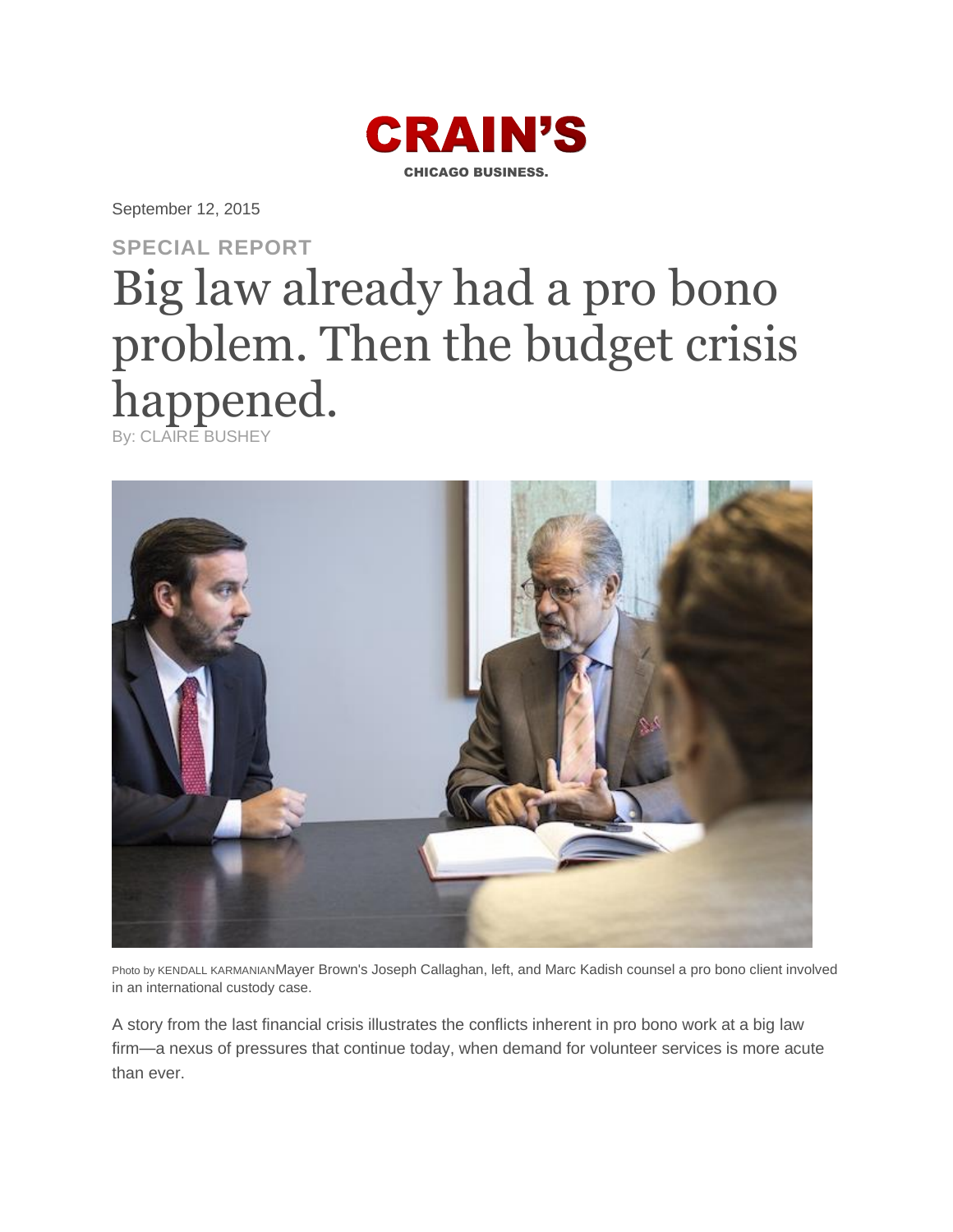In the midst of the downturn, the number of homeowners fighting foreclosures was soaring. And young lawyers at Chicago's Mayer Brown stood to gain valuable experience in chancery court representing them free of charge. There was just one problem: the law firm's paying clients.

Mayer Brown, like most of the country's large firms, represents big banks, including JPMorgan Chase, Citigroup and Bank of America. So representing homeowners trying to halt foreclosures raised the possibility of a direct conflict of interest if the law firm also represented a bank that held the mortgage. It presented an indirect conflict, too: What if the lawyers won decisions that hurt the banks in future cases?

Such conflicts are bound to arise when attorneys at law firms that generate millions in annual revenue perform work *pro bono publico—*for the public good. There is no question that asking lawyers at big firms to volunteer their services to the disadvantaged brings real good. But at the same time, tensions exist in the volunteer model, and not just because law firms typically make money through hourly billings. Other factors that influence big firms' pro bono programs are time pressures, the types of cases lawyers choose to take and—as Mayer Brown experienced with foreclosure cases—client conflicts.

Ultimately, the firm asked its banking clients to sign waivers to allow its associates to work on the cases, says Marc Kadish, Mayer Brown's director of pro bono. When it came to representing homeowners in negotiations, a few were willing. But all balked at litigation. In the end, smaller firms did the work, with Mayer Brown providing limited assistance. "We did try to resolve it, and it was just a difficult area," Kadish says.

| <b>FIRM</b><br>Jenner & Block | <b>JUSTINGE PRO BOND</b><br>HOURS PER ATTORNEY<br><b>IN 2014</b><br><b>THIS</b> | ATTORNEYS MITH.<br>MORE THAN 20 PRO-<br><b>BOND HOURS IN 2014</b><br><b>35%</b> | FRO BOND HOURS<br>DEDICATES IN REINING<br>TO LOW-UNLINE CLIENT<br>165% | NUMBER OF ANXILIC PRO BOND NOURS<br>THAT COUNT TOWARD ASSOCIATES'<br>BILLABLE HOUR REQUIREMENT<br>Unlimited | IS MAD BOND MORE CONSIDERED<br>WHEN DECIDING SALARIES.<br>BONISES AND PROMETORS?<br>yez. | WHICH AREAS OF LAW CONNAHIDED THE HOST PRO BOND HOURS AT THE FIRMT<br>Civil rights, criminal law, immigration. |
|-------------------------------|---------------------------------------------------------------------------------|---------------------------------------------------------------------------------|------------------------------------------------------------------------|-------------------------------------------------------------------------------------------------------------|------------------------------------------------------------------------------------------|----------------------------------------------------------------------------------------------------------------|
| Kirkland & Ellis              | 里                                                                               | 22.7%                                                                           | Declines to provide                                                    | Unlimited                                                                                                   | Yes.                                                                                     | Civil rights, nonprofit advice, immigration                                                                    |
| McDermolt Will & Emery        | $W_{\rm A}$                                                                     | 73.6%                                                                           | Not available*                                                         | Unlimited                                                                                                   | Yes                                                                                      | Wrongful convictions, human rights/trafficking, civil rights                                                   |
| Sidley Austin                 | as.                                                                             | 48.2%                                                                           | Not available."                                                        | Declines to provide                                                                                         | Yes                                                                                      | Seath penalty, asylom, veterans benefits                                                                       |
| Schiff Hardin                 | - 52.9                                                                          | 24%                                                                             | 556.7                                                                  | 75 (waivers granted for more)                                                                               | Tes                                                                                      | Does not break down pro bono hours by area of law                                                              |
| Winston & Strawn              | 51.8                                                                            | ers.                                                                            | 6896**                                                                 | 100                                                                                                         | Yes:                                                                                     | Prisoner civil rights, federal appeals, immigration                                                            |
| Mayer Brown                   | - 95                                                                            | <b>ESTE</b>                                                                     | Declines to provide                                                    | Unlimited                                                                                                   | Yes ran                                                                                  | Federal appeals, criminal law                                                                                  |
| <b>Katten Muchin Rosenman</b> | - 83                                                                            | 4.7%                                                                            | Not available*                                                         | 100 (waivers granted for more) Yes                                                                          |                                                                                          | Asylum, civil rights, criminal                                                                                 |
| <b>Baker &amp; McKenzie</b>   | 【第                                                                              | 36%                                                                             | Not available*                                                         | 100                                                                                                         | Yes                                                                                      | International/rule of law, children's rights                                                                   |
| Seyfarth Shaw                 | 冶                                                                               | 256<br><b>STATISTICS</b>                                                        | Not available*<br>1:469-2018 1660-2                                    | 60. 3 percent of billables for<br>senior and staff attorneys.                                               | Yes                                                                                      | Counseling nonprofits, immigration, civil rights.                                                              |

Crain's asked the city's 10 largest firms for specifics about their pro bono work. All have written policies spelling out what counts as pro bono and how it is credited, but

#### **» LOGGING PRO BONO HOURS AT CHICAGO'S 10 LARGEST FIRMS**

only two-Seyfarth Shaw and Katten Muchin Rosenman-were willing to make them available.

"The times Superne Court region attorney to regular analystic busher of pa times boars they pribes. Some treasure to require interpret to region to move that information information in the are under to provide a firm man.

Another hurdle is the mismatch between the types of volunteer cases lawyers at big firms prefer to take on and the particular legal services poor people actually need. Low-income clients most often require help with family or consumer law, yet large firms generally favor cases that provide some mix of training opportunities for associates, business development and reputation-burnishing headlines.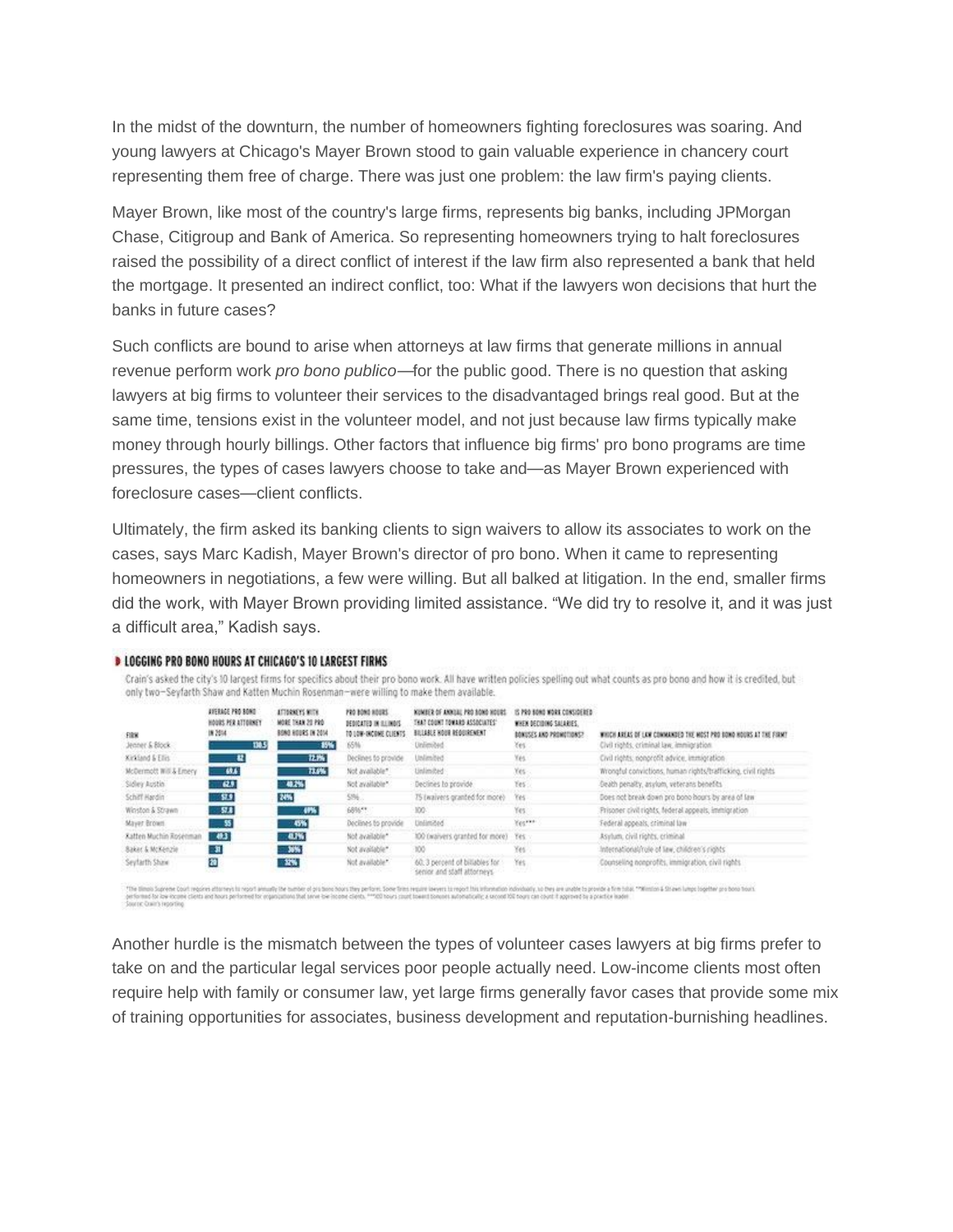**[Meanwhile, the Illinois budget crisis](http://www.chicagobusiness.com/article/20150828/NEWS02/150829821/rauner-dems-double-down-on-budget-gamble)** has only sharpened the need for volunteer lawyers, since it has thrown money for legal aid into limbo. Leslie Corbett, executive director of the Chicago-based Illinois Equal Justice Foundation, which appropriates state dollars for legal aid, says she's waiting to find out if the foundation will even make it into the budget.

With legal aid organizations stretched thin by a combination of fewer public dollars and rising demand, how law firms resolve the tension between their own good and that of the public is critical. Deborah Rhode, a professor at Stanford Law School who has studied pro bono programs, says firms operate on the assumption that any such work "is by definition for the public good," regardless of whether it addresses society's most pressing legal needs.

"The business case for pro bono has pretty thoroughly taken hold, especially in large law firms, and we're still in danger of losing the 'publico' from the ideal," she says.

### At small firms, pro bono work means living 'on less'

For solo practitioners and small law firms, pro bono work means weighing the heart against the bottom line.



**ELLEN DOUGLASS**

Ellen Douglass practices probate litigation and elder law from a Loop office staffed by an associate and an assistant. On top of the demands of running an \$80-hour-a-week practice (she bills \$275 an hour—a standard rate in probate court), she manages a legal clinic for Chicago Volunteer Legal Services and takes probate cases pro bono.

Unlike at a big firm, where organizational slack means some lawyers can pile on volunteer hours without hurting profits, anytime that Douglass spends on pro bono cases is time she isn't generating revenue. That falls straight to the bottom line. She roughly tracks her pro bono hours so she knows when it's time to stop taking free cases and focus on ones that pay the bills.

"You have to know when to be able to say no," she says. "But I don't like to let them down hard."

Lawyers in firms with more than 100 attorneys logged 77.7 pro bono hours in one year, the highest total among firms grouped by size, according to a 2013 report by the American Bar Association. The next highest? At 62.7 hours, solo practitioners, who do so without "the institutionalized support, resources and infrastructure that large firms have," says a 2012 report from Legal Services Corp., the nation's largest funder of legal aid. "Yet small and solo-firm practitioners are the mainstays of many (legal aid) programs."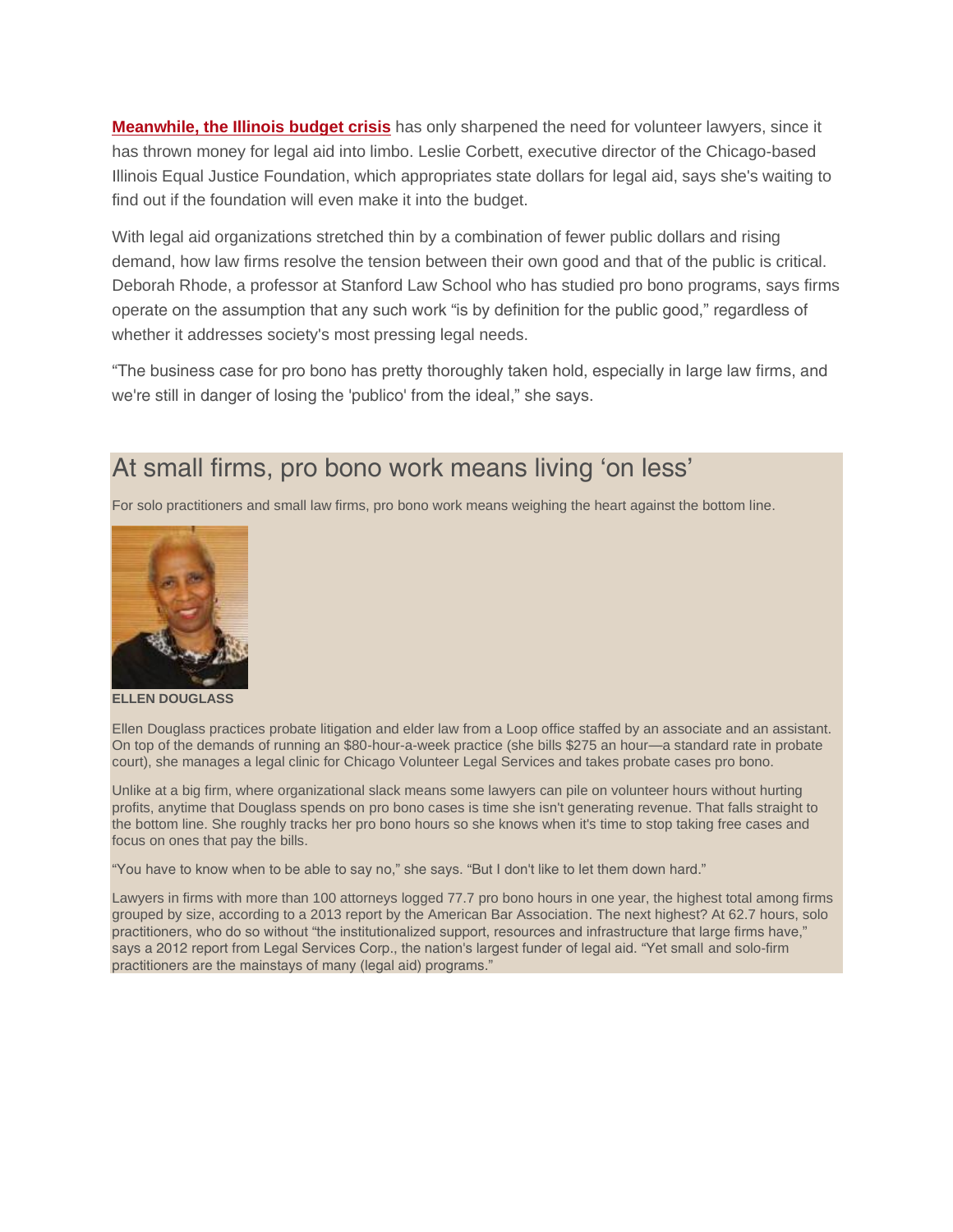

**JILL METZ**

For a lawyer at a small firm, part of that commitment is "you decide you can live on less," says Jill Metz, who heads an Edgewater firm that specializes in family law for same-sex couples. Metz, who employs four lawyers and one assistant, says that her volunteering has made her useful contacts within organizations like the American Civil Liberties Union that later lead to referrals for new business.

Some lawyers say they simply feel freer to do pro bono work when accountable to no one but themselves. Steven Bashaw heads a real estate and foreclosure practice in Lisle, and he defends some foreclosure cases pro bono while training other lawyers to do the same work. His pro bono work was limited when he was a partner at McBride Baker & Coles, a Chicago firm that merged with Holland & Knight in 2002. Conflicts of interest prevented him from representing certain clients. So did the money-oriented culture of large law firms. Bashaw used to "sneak around" to do his volunteering.

"You have got to make a certain amount of money if you want to retain your status," he says. "You want to be a partner, you have to carry your share of the burden. . . . I wouldn't stand around the coffee machine talking about my pro bono; it's sort of like talking about your crazy brother at the mental institution."

However, these days, despite the financial impact, he takes as many pro bono cases as he wants. Because, as he says, "the only person who takes me out to the back woodpile and gives me a spanking if I'm not making enough money is me, and I'm notoriously easy on myself."

*Claire Bushey*

In its rules for professional conduct, the American Bar Association says lawyers should aspire to perform at least **[50 hours of pro bono](http://www.chicagobusiness.com/article/20120818/ISSUE03/308189988/charity-begins-at-the-office)** work each year, with a "substantial majority" of those hours dedicated to "persons of limited means." Unlike in criminal cases, Americans are not appointed a lawyer in civil legal proceedings. So legal aid organizations shoulder the burden of representing the poor in everything from immigration cases to custody battles.

But funding for legal aid is shrinking nationwide. Congress' annual appropriation for Washington, D.C.-based Legal Services Corp., the country's largest single funder of legal aid organizations, dropped almost 19 percent between 2010 and 2013, to \$341 million. The second-largest sources of dollars are state legislatures. In Illinois, funding plummeted 60 percent between 2009 and 2014, to \$1.4 million. During that time, the state's legal aid providers went from serving 74,000 clients to 20,000, according to the Illinois Equal Justice Foundation.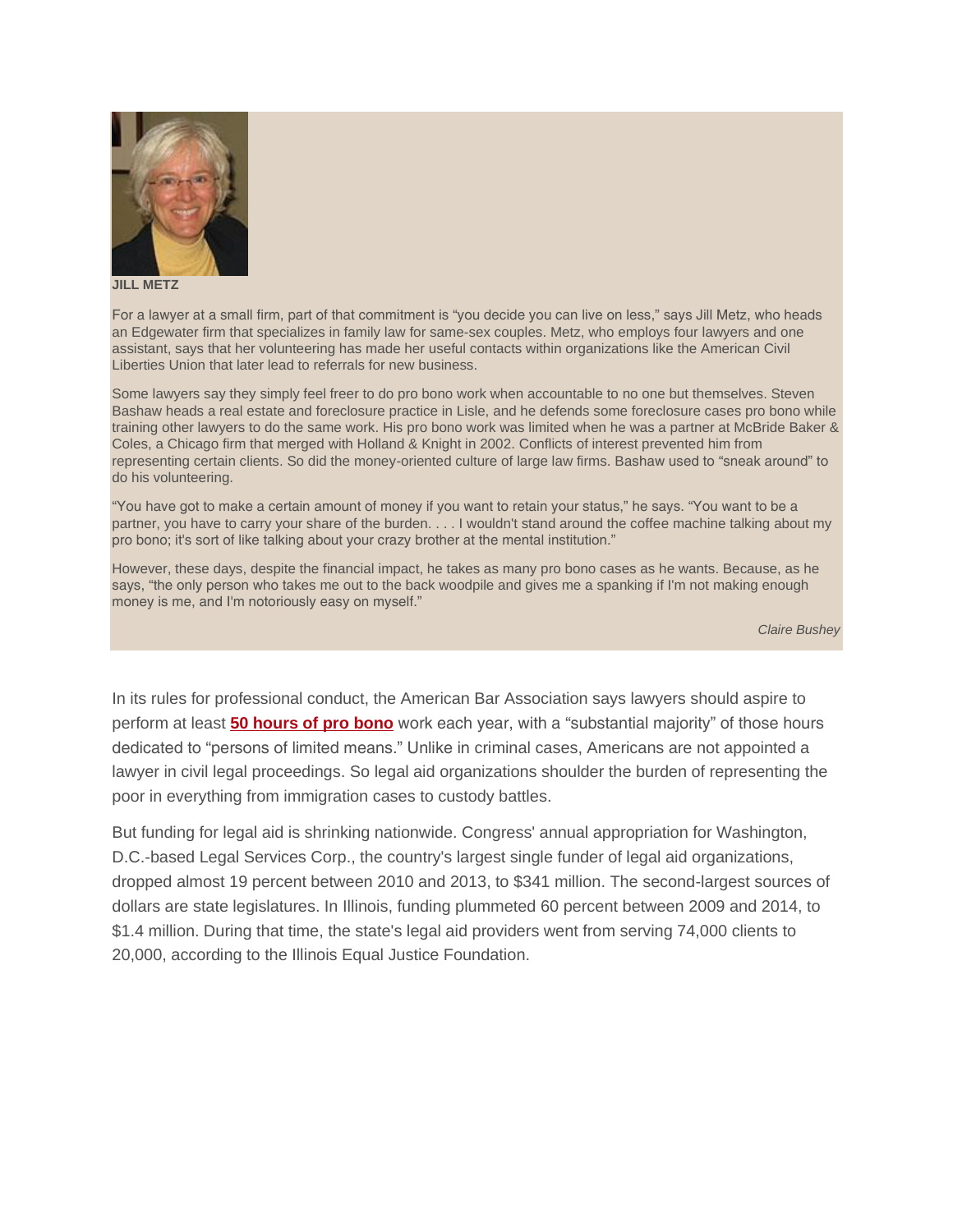## **DWINDLING HOURS**

A third of Illinois lawyers provided pro bono services in 2014. Total hours has decreased almost 13 percent since 2010.

#### **TOTAL PRO BONO HOURS**



That struggle is one of several factors that have driven the adoption of volunteer services at large firms, according to a **[2010 study](http://papers.ssrn.com/sol3/papers.cfm?abstract_id=1580263)** authored by Rhode and UCLA law professor Scott Cummings. Among the other reasons: the growth of firms and the need to train all those new, young associates. Between 1990 and 2008, the average size of the country's 100 largest law firms surged to 820 lawyers from 375. That growth meant more revenue poured into firms, making it possible to hire fulltime directors to formalize and oversee pro bono initiatives.

Then there have been increasing reputational pressures. In 1993, the **[Pro Bono Institute](http://www.probonoinst.org/#&panel1-2)**, a Washington, D.C., nonprofit, challenged firms to perform pro bono hours equal to at least 3 percent of their billable hours. A year later, influential New York-based trade journal the American Lawyer began ranking firms based on the number of hours lawyers donated, fanning competition.

But the programs that resulted often did as much to serve the law firms as they did low-income clients. As Rhode and Cummings wrote in their study, "The organizational imperative to turn a profit inevitably shapes both the amount and nature of public service."

This tension is most obvious in the types of pro bono work "big law" attorneys undertake. The largest legal aid provider in metropolitan Chicago, **[LAF](https://www.lafchicago.org/)** (formerly the Legal Assistance Foundation), serves 40,000 clients annually through the efforts of 65 staff attorneys and some 600 pro bono lawyers from myriad firms. Certain kinds of cases are easy to place, says Katherine Shank, LAF's director of volunteer services. Immigration cases can provide a gripping narrative. Employment cases move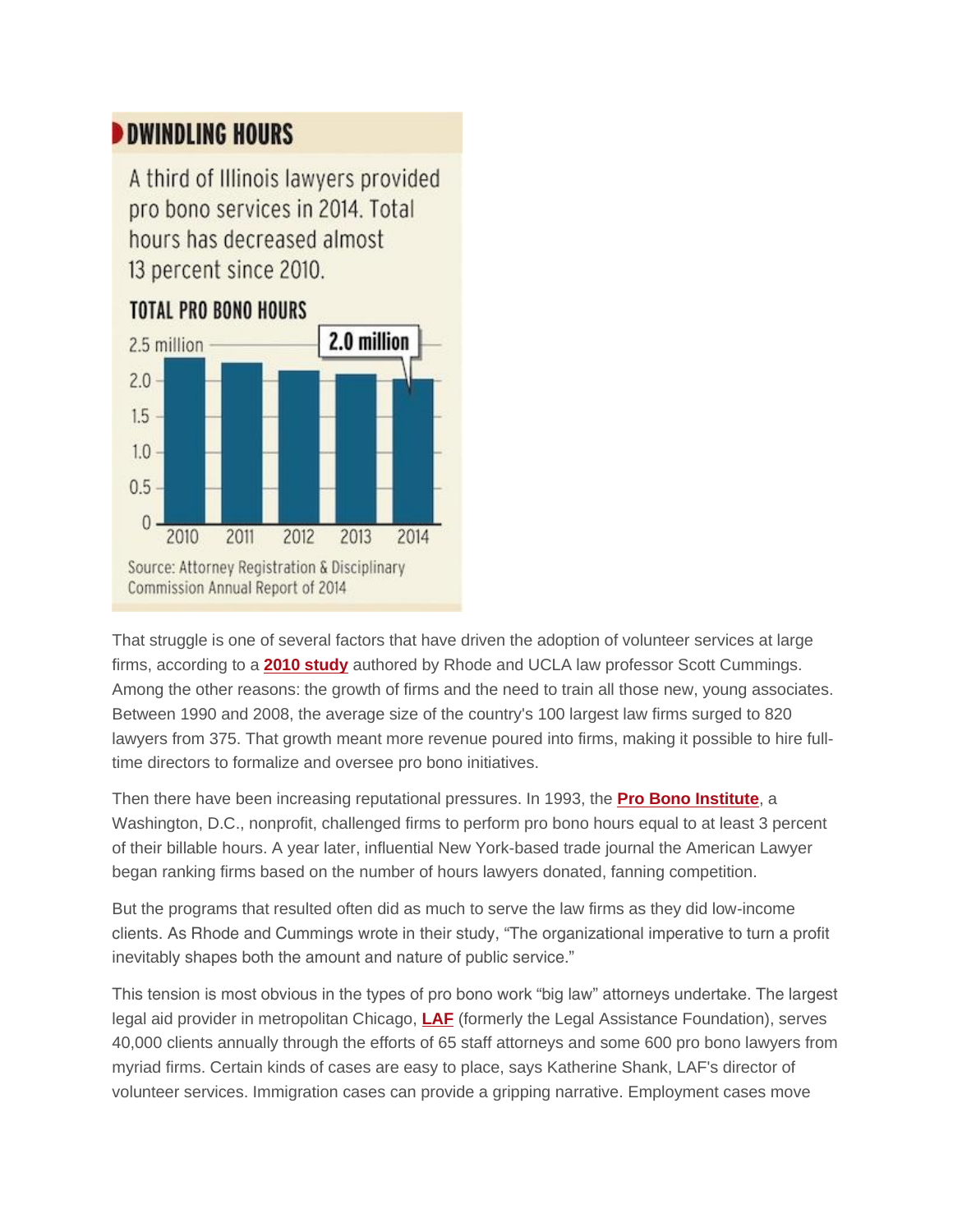slowly and require few court appearances. Legal clinics are popular for their limited time commitment.

Far harder to farm out are family law, consumer or housing cases. "It definitely is a challenge to create a sufficient number of projects that are useful to our clients that fit with the volunteer availability of big-firm lawyers," Shank says.

"We don't do big cases," says Margaret Benson, executive director of **[Chicago Volunteer Legal](http://www.cvls.org/)  [Services](http://www.cvls.org/)**. About half of Benson's cases are family law—men and women who need help getting a divorce, custody or guardianship. They also handle evictions, bankruptcies and foreclosures. Routine legal work doesn't bring publicity, unlike the news coverage that accompanies major civil rights cases or death penalty appeals. "These firms don't want to take average cases," she says. "There's no benefit."

And while law firms use pro bono work to train their new associates—a trend that has accelerated as corporations balk at paying for them to learn on the job—they want to steer associates toward certain types of experience, whether that's taking depositions or arguing in court, Benson says. Her cases tend to settle, making them a less appealing training ground. They can be wrenching, too ask anyone who ever has been involved in a custody dispute. As **[Kadish](http://chicagolawyermagazine.com/Archives/2011/09/profilestory-09-2011.aspx)** puts it, "I never have had a lawyer in 16 years say to me at Mayer Brown, 'I really want to do pro bono work in the area of marital law.' "

(Benson says she credits Mayer Brown because, unlike many of its peers, the firm acknowledges how it uses pro bono to further its goals. It helps that Kadish believes in donating money to legal aid when a firm doesn't donate time.)

The work can have the added benefit of cementing ties to corporate clients. Mayer Brown attorneys worked with lawyers at Dallas-based AT&T to draft wills for police and firefighters. To develop a website to advise women facing **[forced marriages](http://preventforcedmarriage.org/forced-marriage-overseas/)**, Mayer Brown lawyers paired off with their opposite number in Peoria-based Caterpillar's law department. (Cat's law department handles a wide range of pro bono matters, and promoting women's welfare is a stated priority for the corporation's charitable arm.) "It aids in building future relationships," Kadish says.

How a firm accounts for pro bono hours also affects enthusiasm for volunteer work. Most firms require that associates bill about 2,000 hours each year. **[Jonathan Baum](http://www.chicagolawbulletin.com/Archives/2013/09/25/baum-09-25.aspx)**, pro bono director at Chicago-based Katten Muchin Rosenman, says associates there can count 100 pro bono hours toward their total, then request a waiver to cover more if necessary. The associates pushed for the 100-hour threshold because they wanted a safe harbor, to know the number of hours they could work without hurting their chances for promotion, he says. He's skeptical of firms that say they award unlimited credit.

"In the economics of a law firm, whatever a policy may say, at some point there's going to be a certain number of hours of pro bono that are going to keep you from doing the amount or quality of billable that it takes to advance in the firm, because there's only 24 hours in the day," Baum says.